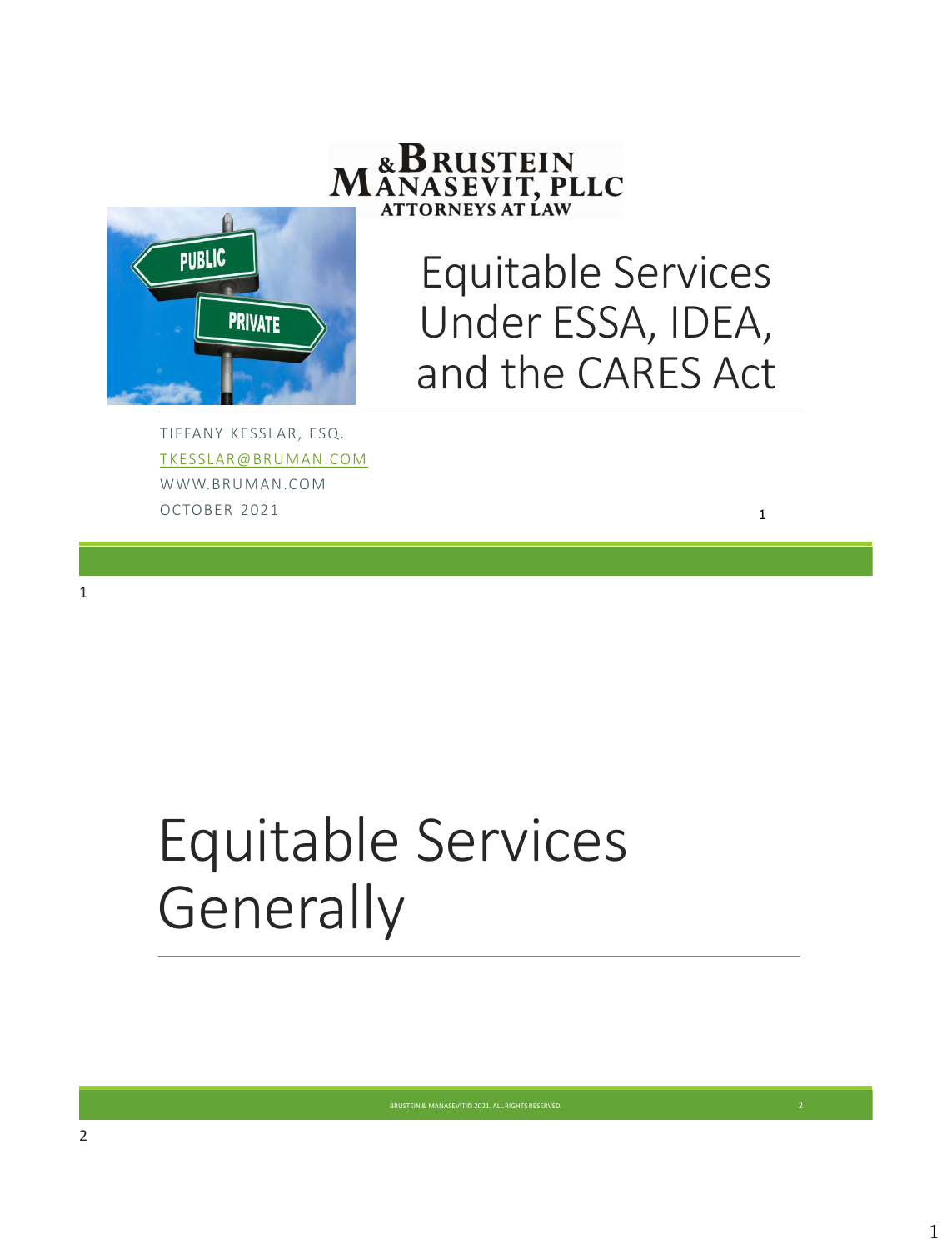## Consultation

- Consultation is still key
- LEA initiates Annual contact *even if declined past year*
- Intent to participate form
	- Best practice
	- Can set deadline for submission
	- Send to all privates in district that may have eligible students

## Consultation Documentation

- Written affirmation that timely and meaningful consultation occurred
	- If no affirmation provided within "reasonable period of time" after consultation, forward to SEA documentation of consultation process
- LEAs must give option to private school officials to indicate belief that timely and meaningful consultation did not occur or that the program design is not equitable with respect to eligible private school children.

BRUSTEIN & MANASEVIT © 2021. ALL RIGHTS RESERVED

- When disagreement, the LEA must provide in writing:
	- The basis of the disagreement,
	- The LEA's decision, and
	- Complaint options.

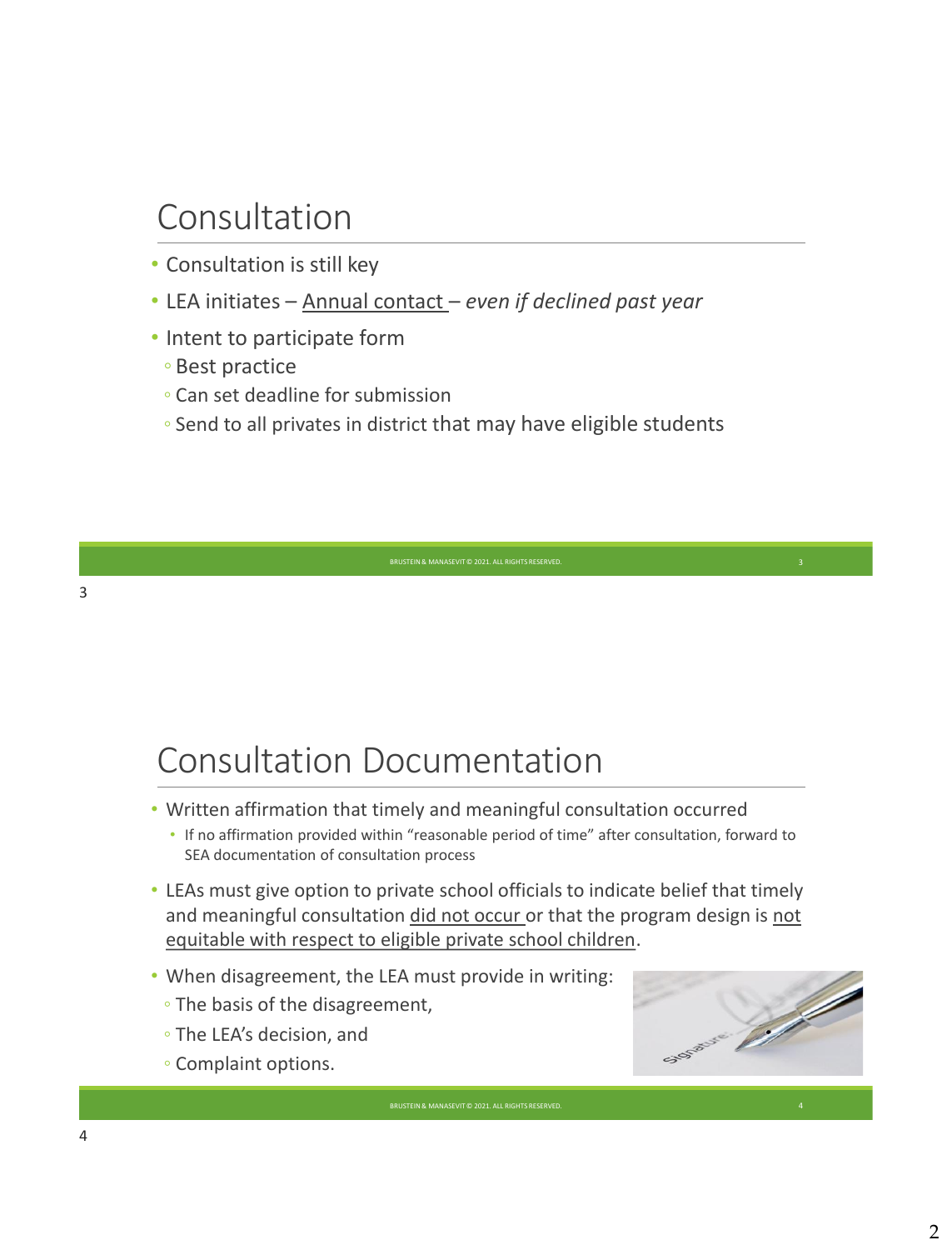# Coordination of Consultation

#### Consultation for Title I and IDEA may be coordinated, but not combined

- 34 CFR 300.134 (IDEA); Sec. 1117(c) of ESEA, 20 USC 6320(c) (Title I)
- Schedule on the same day, but should run consecutively, not concurrently.
	- Different staff
	- Different requirements
	- Different services and consideration



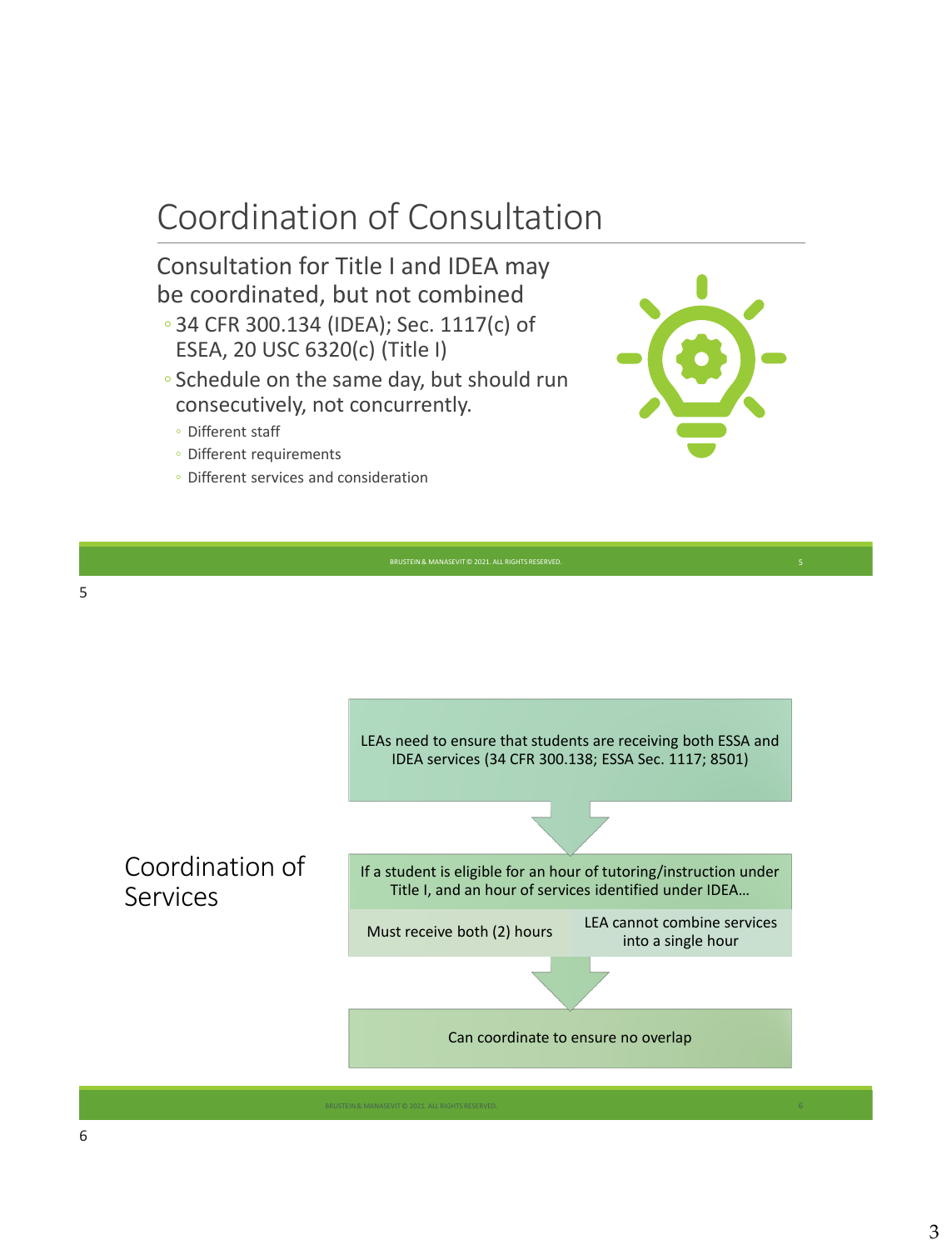### Staff Qualifications

- Do **NOT** apply to:
	- Non-public school teachers or paraprofessionals
	- Third party contractor teachers or paraprofessionals
		- Unless state law requires qualifications.
- DOES apply to:
	- LEA teachers teaching non-public school students
	- LEA paraprofessionals

### LEA Maintains Control



LEA plans, designs, and implements program (through timely and meaningful consultation)

#### LEA controls all finances

\*Includes maintaining title to materials, equipment, and property purchased with those funds



When no longer needed for the purposes of the program, equipment and supplies must be removed. 76.661(b); 200.313(a)(1), (c)(1) and 200.314(a)

BRUSTEIN & MANASEVIT © 2021. ALL RIGHTS RESERVED. 8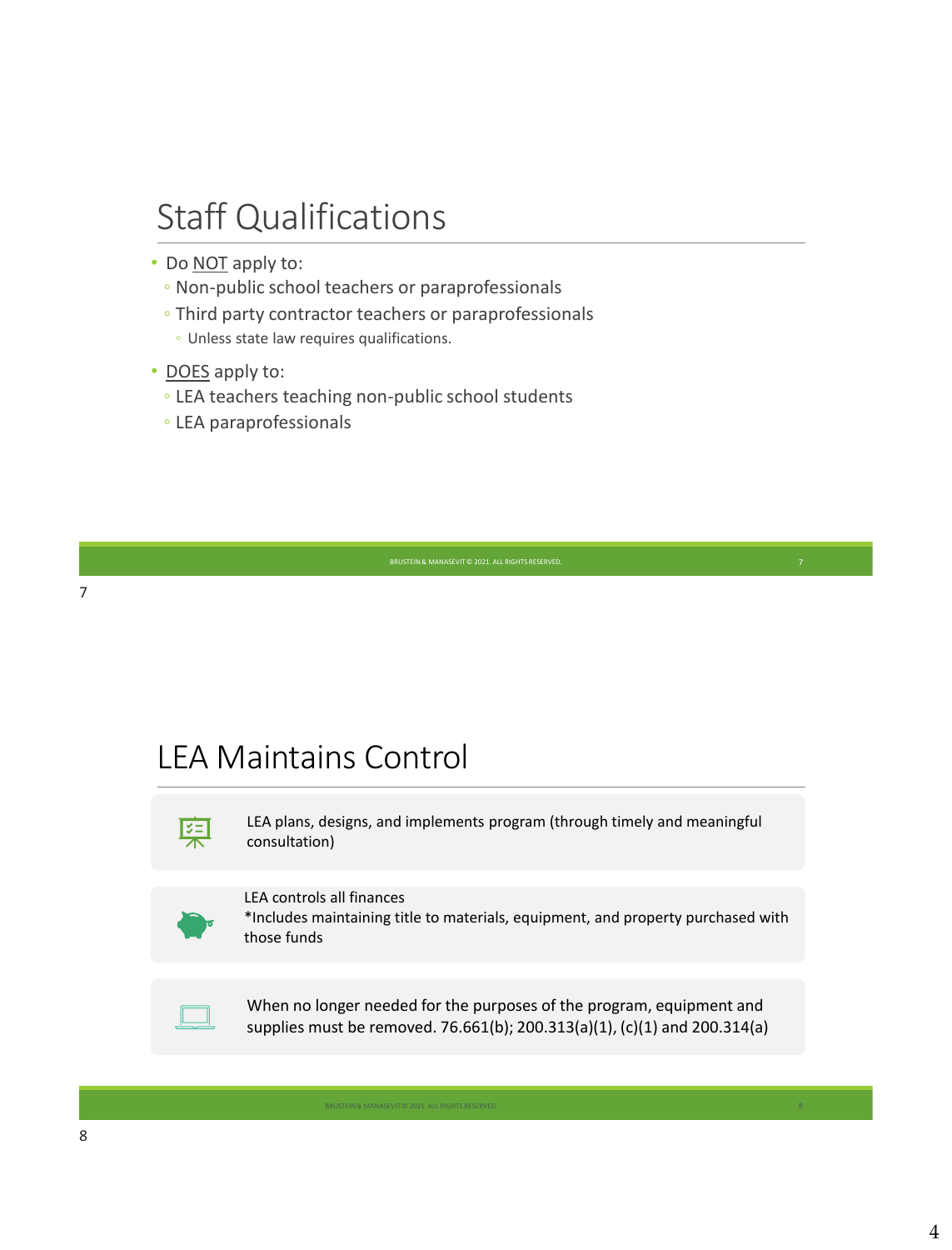

# Equitable Services under ESSA

BRUSTEIN & MANASEVIT © 2021. ALL RIGHTS RESER ED's Informational Document Dated October 2019: [https://www2.ed.gov/about/inits/ed/non-public-education/files/equitable-services](https://www2.ed.gov/about/inits/ed/non-public-education/files/equitable-services-guidance-100419.pdf)guidance-100419.pdf Supersedes: ED's 2003 Toolkit and ED's 2016 Guidance

BRUSTEIN & MANASEVIT © 2021. ALL RIGHTS RESERVE

# Equitable Services – ESSA Rules

#### ESSA Title I , Section 1117

• LEAs must provide educational services and benefits to eligible private school students (and teachers) that are equitable in comparison to the Title I services provided to public school students. ESSA Section 1117(a)(3).

#### ESSA Title VIII, Section 8501

- Title I,C Migrant Children
- Title II,A Instruction
- Title III,A English Learners
- Title IV,A Student Support and Academic Enrichment
- Title VI,  $B 21$ <sup>st</sup> CCLC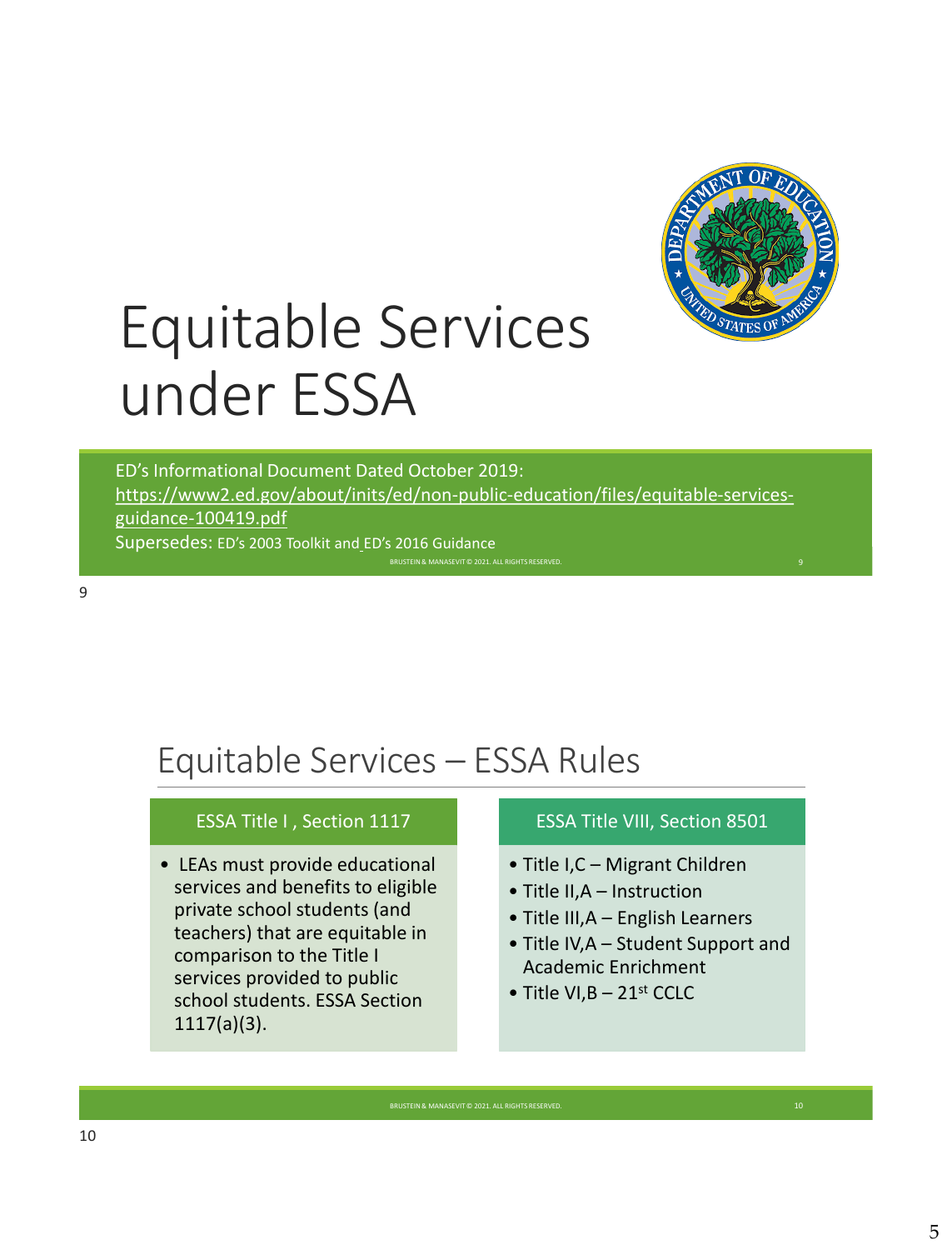### ESEA Consultation Topics Generally

| Children's needs                          | What services                                 | How, where, by<br>whom                                                 | Size and scope                 |
|-------------------------------------------|-----------------------------------------------|------------------------------------------------------------------------|--------------------------------|
| Data to ID<br>students (as<br>applicable) | How and when<br><b>LEA</b> makes<br>decisions | If LEA disagrees on<br>third-party<br>contract - reasons<br>in writing | School by school<br>or pooling |
|                                           | Time of day for<br>provision of<br>services   | Coordinate with<br>other programs                                      |                                |

11

#### Consultation (cont.)

#### A-12. Is other documentation on consultation helpful?

◦ **Yes**, LEAs & private schools should maintain a record of notes about issues in consultation meetings

- As a best practice LEA should document that it has:
	- Annually informed private school officials of available services;
	- Engaged in timely consultation;
	- Identified needs of private school student, teachers, families;
	- Allocated amounts appropriately;
	- Provided services;
	- Evaluated programs and services for effectiveness;
	- Adequately addressed problems and formal complaints.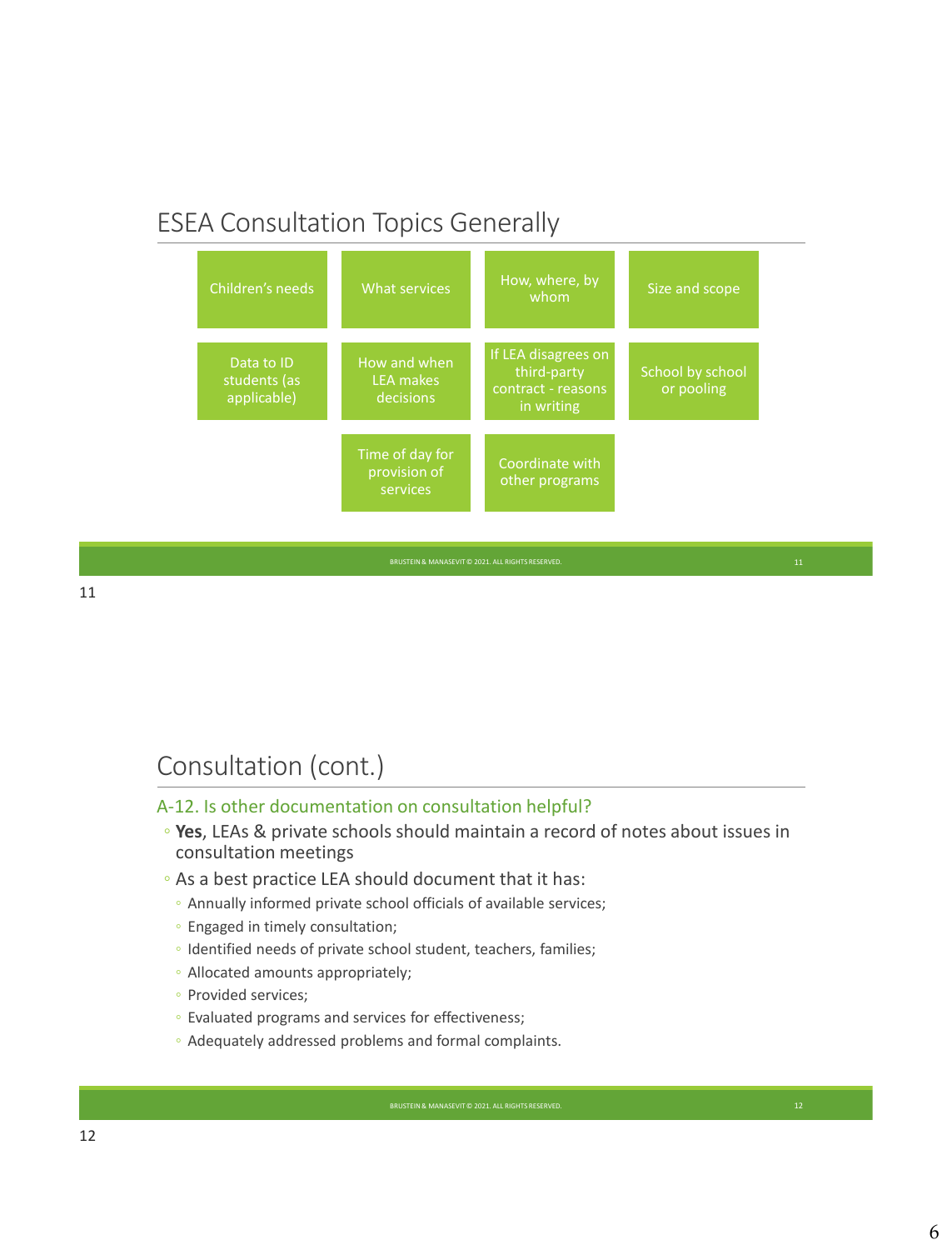## Private School Documentation

A-15. In general, what documentation does an LEA need from private school officials in order to provide Title I services to eligible students in those schools?

- LEA may request documentation, as needed.
	- Info to ID students who generate equitable services funds
	- Info to ID student eligible for services
	- Names, addresses and grade level of students
	- Eligible students residing in a different LEA

BRUSTEIN & MANASEVIT © 2021. ALL RIGHTS RESERVED

13

### Newly Opened School

A-16. What is an LEA's obligation to consult with, and provide services to eligible students attending, a new private school that opens after the LEA's deadline for indicating an intent to participate?

- An LEA is NOT required to provide equitable services in the current year if the school opens after the LEA's deadline for indicating an intent to participate.
	- However, LEA can choose to do so
- **When contacting schools in the following year, the new school must be included**

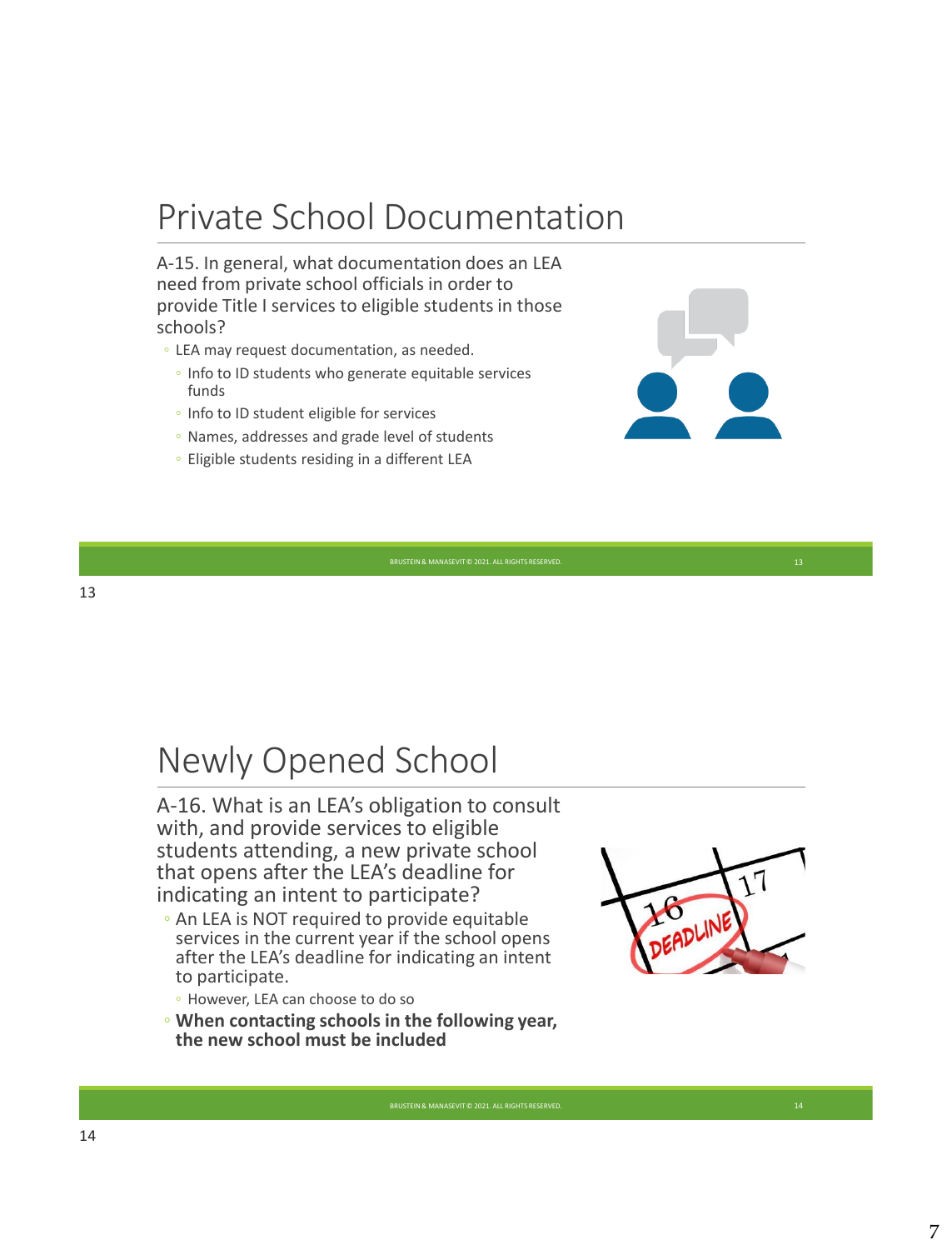#### Private School Declines to Participate

A-17. What is an LEA's obligation to provide equitable services under Title I if a private school declines to participate or does not respond to the LEA's request to consult?

- LEA has no further responsibility to provide equitable services to students in that school during that school year.
- LEA must demonstrate it made a good faith effort.
- LEA must contact the school again next year.

### Title I, A Proportionate Share Calculation

- Proportionate Share Formula (ESSA Section 1117(a)(4)):
- Determine the number of children from low-income families residing in each Title I participating attendance area who attend public and private schools
- Figure out the proportion of children in private schools
- Apply the private school proportion to the LEA's total Title I allocation to determine the equitable services proportionate share

BRUSTEIN & MANASEVIT © 2021. ALL RIGHTS RESERVED

• Include funds transferred into Title I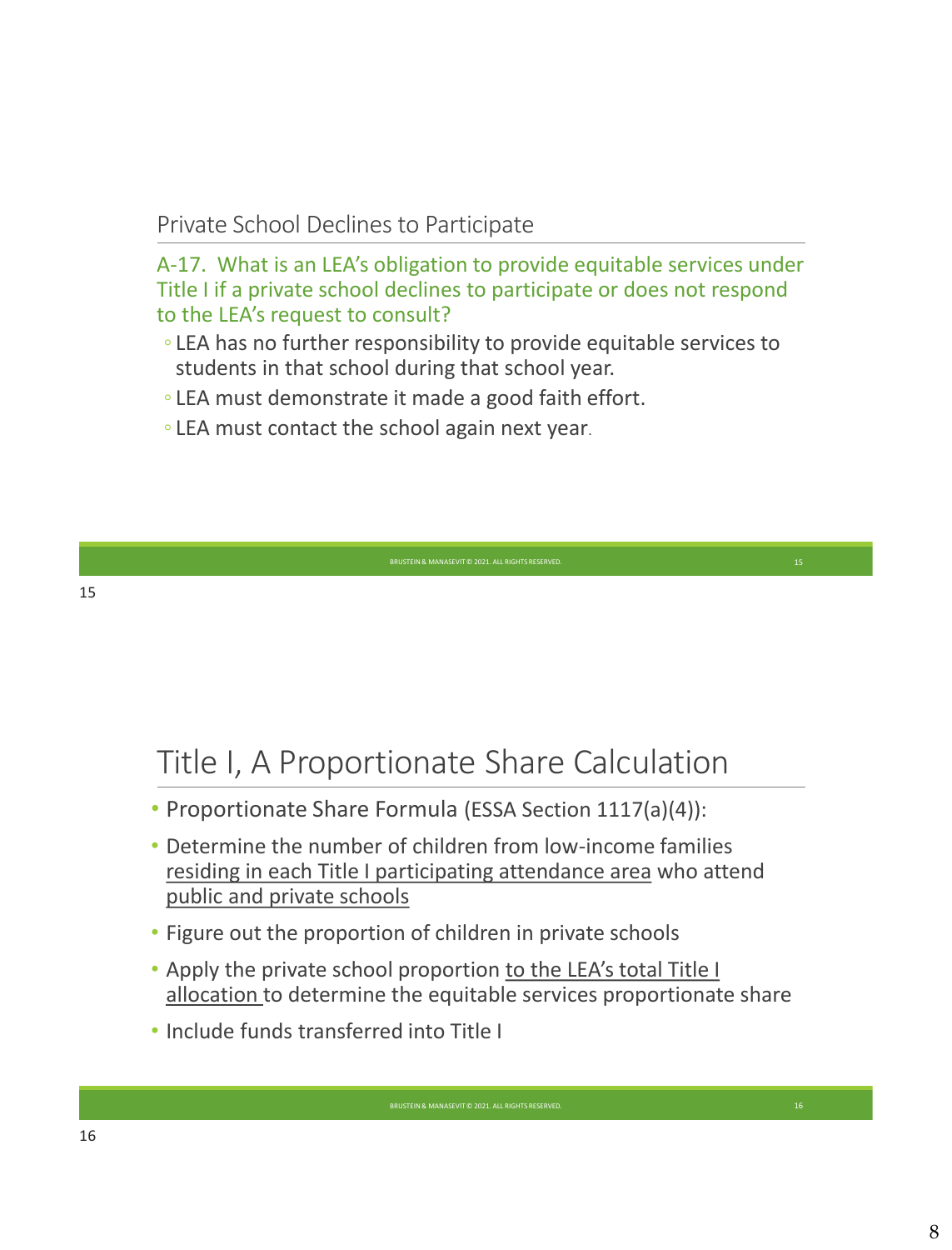| <b>Example - Determining the Proportional Share</b> |                                                                         |                                                                         |                                                         |  |  |
|-----------------------------------------------------|-------------------------------------------------------------------------|-------------------------------------------------------------------------|---------------------------------------------------------|--|--|
| <b>Public School</b><br><b>Attendance Area</b>      | <b>Number of Public</b><br><b>School Low-</b><br><b>Income Children</b> | <b>Number of Private</b><br><b>School Low-Income</b><br><b>Children</b> | <b>Total Number of</b><br>Low-Income<br><b>Children</b> |  |  |
| A                                                   | 500                                                                     | 120                                                                     | 620                                                     |  |  |
| B                                                   | 300                                                                     | 9                                                                       | 309                                                     |  |  |
| c                                                   | 200                                                                     | 6                                                                       | 206                                                     |  |  |
| D                                                   | 350                                                                     | 15                                                                      | 365                                                     |  |  |
| Total                                               | 1,350                                                                   | 150                                                                     | 1,500                                                   |  |  |
|                                                     | 90%                                                                     | 10%                                                                     |                                                         |  |  |
| <b>Proportional Share</b>                           | \$900,000                                                               | \$100,000                                                               |                                                         |  |  |
|                                                     | Source: The U.S. Department of Education Guidance <sup>1</sup>          |                                                                         |                                                         |  |  |

### Title I, A Proportionate Share Calculation

EXAMPLE: TOTAL TITLE I ALLOCATION OF \$1,000,000

### New Q&A – Remaining Share

B-10. After an LEA determines the proportional share, the administrative costs amount, and, if applicable, the parent and family engagement activities amount, how does the LEA allocate the remainder of the proportional share to provide equitable services?

- LEA subtracts from the proportional share these amounts and divides the remainder by the total number of private school students from low-income families in participating public school attendance areas to establish a per-pupil amount.
- LEA then multiplies this per-pupil amount by the number of private school students from low-income families that attend a participating private school (or pool of schools) to determine the amount available to serve eligible students in the school or, as applicable, pool.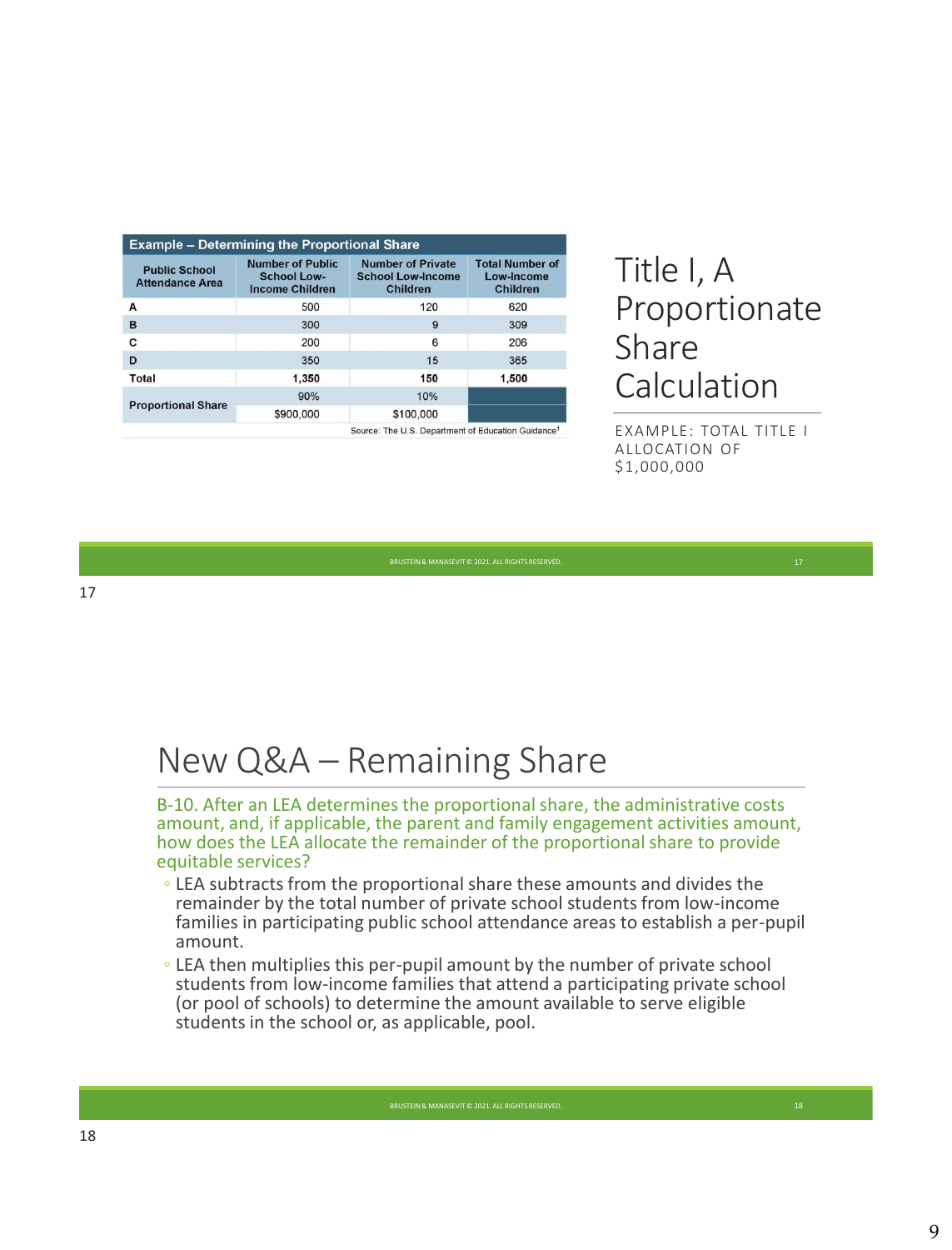

# Pooling

Pooling – Provide equitable services by pooling Title I funds within (or across) the LEA, such as in a group of schools under the authority of a single organization.

B-8: Need consultation and agreement for any pooling!

- "agreement" requirement new places more power in hands of schools
	- But can use "reasonable deadlines" and pooling option to encourage more schools to participate/use offered opportunities?

BRUSTEIN & MANASEVIT © 2021. ALL RIGHTS RESERVED

# Pooling (cont.)

#### B-9: May an LEA choose unilaterally to pool funds/services?

- No. Proportion of services is intended to be "commensurate with the Title I funds generated by students from low-income families in the school"
- Pooling can be done after meaningful consultation and **MUTUAL AGREEMENT** to serve a group of eligible students
	- "LEA and appropriate private school officials must agree through consultation for the LEA to pool Title I funds among a group of private schools because it impacts the services eligible students in a given private school would otherwise receive"

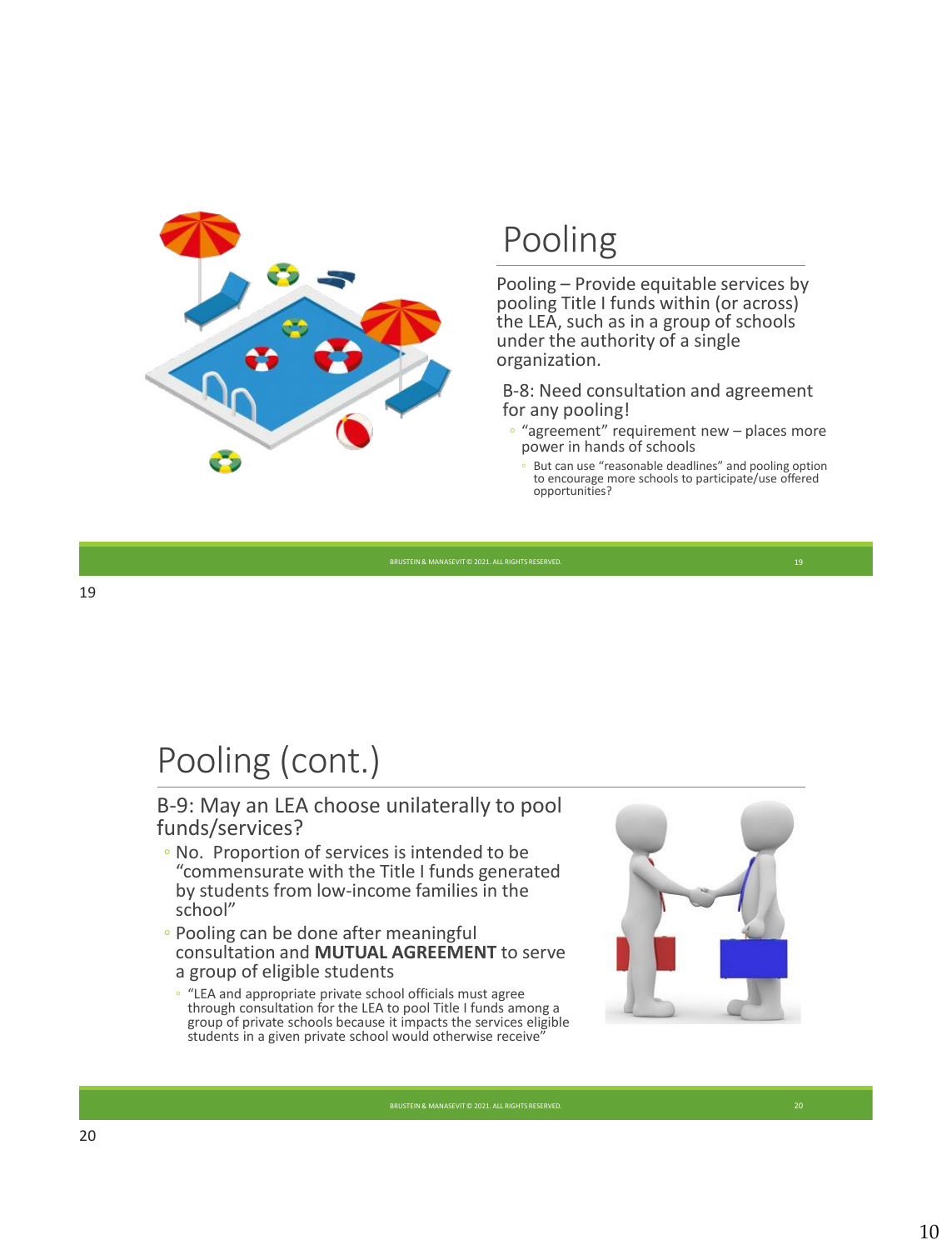### Poverty Data & Transferability

#### B-24 & B-25: May an LEA retain funds or transfer funds solely to provide equitable services? ◦No.

#### Carryover

B-28: How does the 15 percent carryover limitation in ESEA section 1127(a) apply to equitable services carryover?

"[I]f an LEA exceeds the carryover limitation, and an SEA reduces the LEA's allocation as a result, such reduction may not come from the portion of carryover funds used to provide equitable services."

BRUSTEIN & MANASEVIT © 2021. ALL RIGHTS RESERVED

(Exception if one or more private schools declines some or all services AND there are no other participating private schools)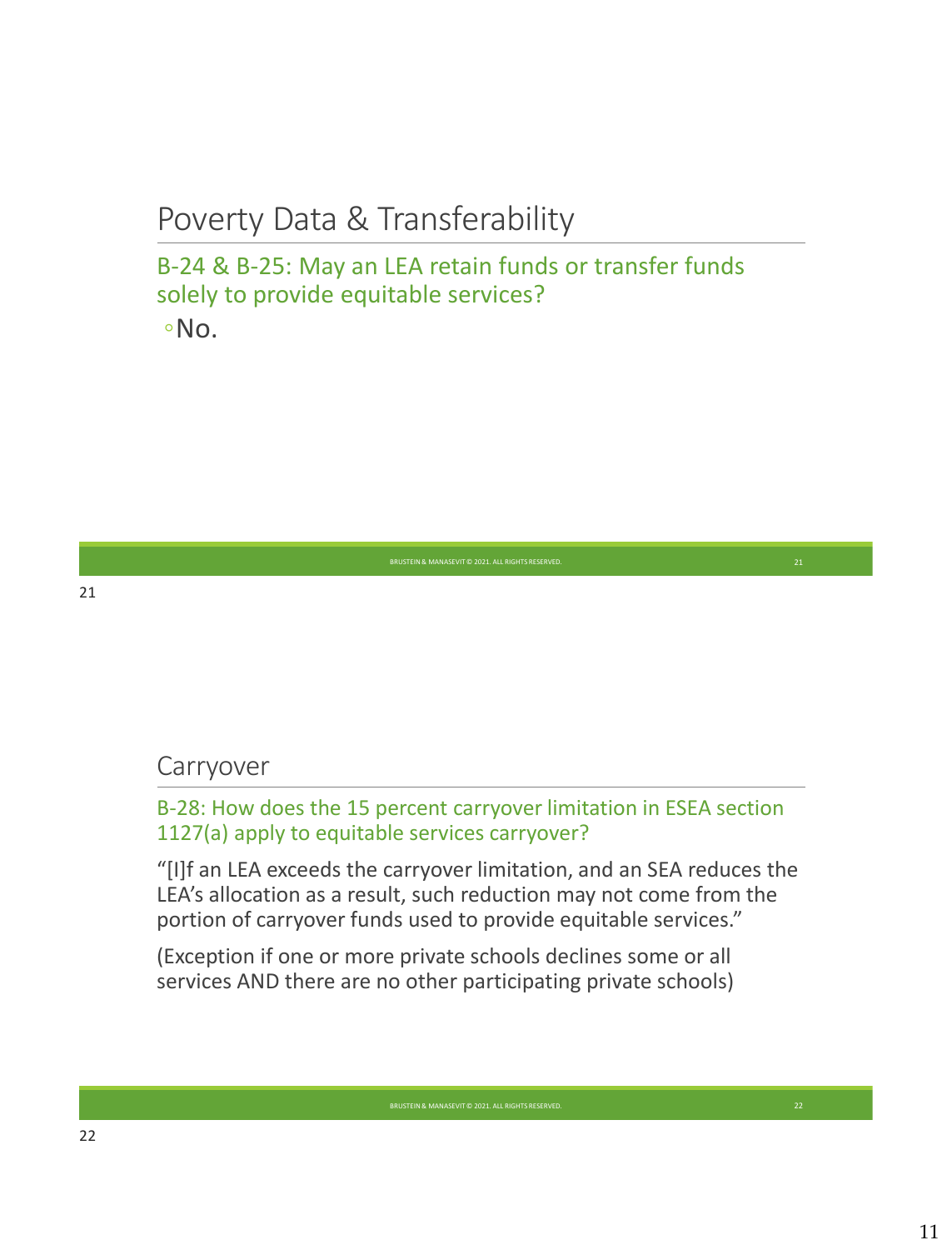

## Third party contracting (C-28)

- May contract with religious organizations
- *Trinity Lutheran v. Comer*  (Supreme Court)
- Any third party contractor must be independent from private school

### New Q&A – Independent Contractor

C-29. What does it mean for a contractor to be independent of the private school in the provision of equitable services?

- Depends on the extent to which the contractor has administrative or fiscal direction and control over the private school.
- Example 1: an administrative body that oversees a group of affiliated private schools and has control over the schools' curriculum and hiring policies would NOT be independent of a private school subject to its authority.
- Example 2: a membership organization with no authority over the operations of its member schools likely would be considered independent of such schools.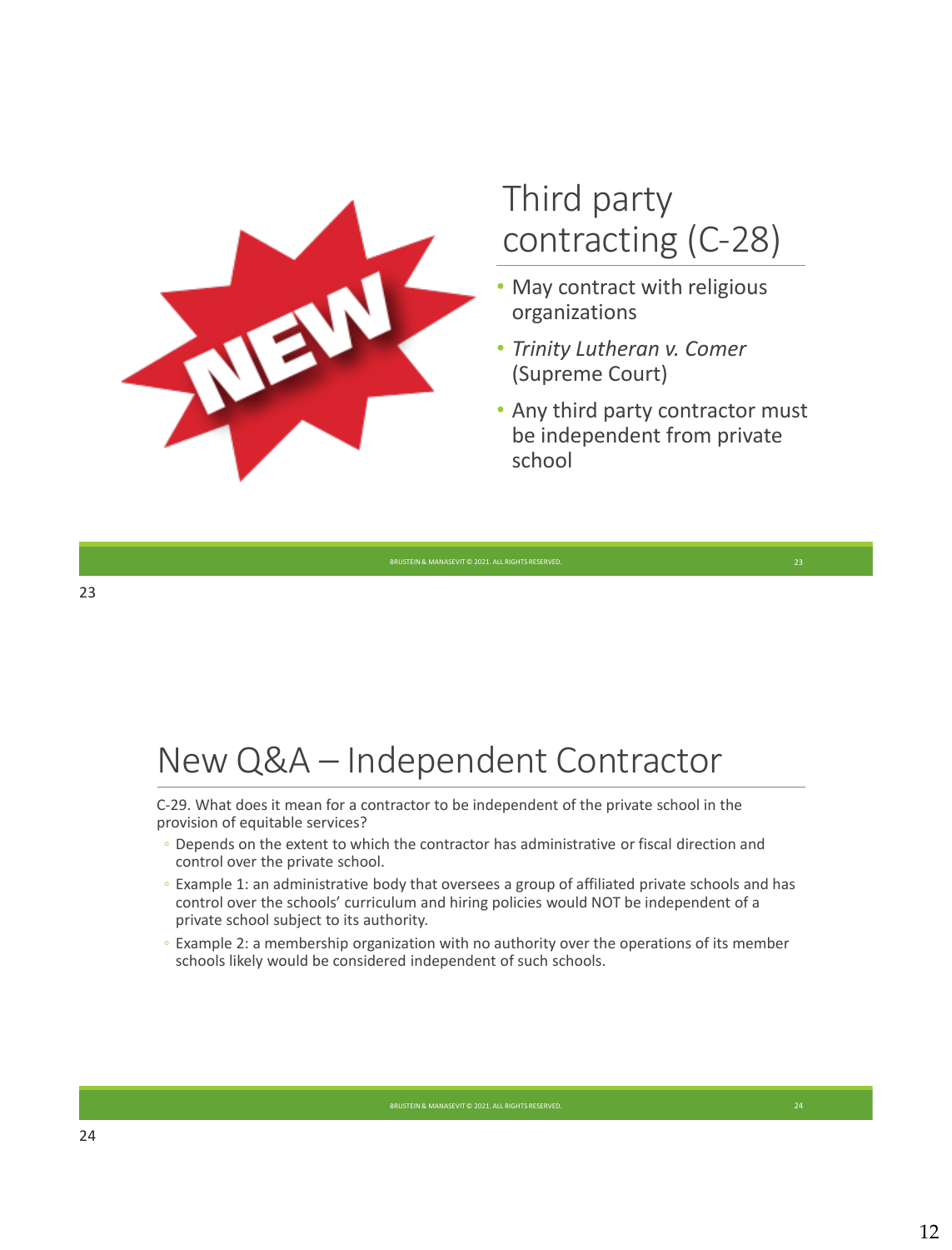### Ombudsman requirement

#### E-1. What are the roles and responsibilities of an ombudsman?

SEA must designate an ombudsman to monitor and enforce ESEA equitable services requirements under both Title I and Title VIII

- Serve as general resource for LEAs and private school officials
- Develop monitoring protocols with SEA
- Provide technical assistance for SEA staff administering applicable programs, LEA staff, and private school officials

### Complaint Requirements

#### F-1. What information must a formal written complaint to the SEA include?

- A statement that an SEA or LEA has violated a requirement of a Federal statute or regulation that applies to a program requiring equitable participation;
- The facts on which the statement is based and the specific statutory or regulatory requirement allegedly violated; and

BRUSTEIN & MANASEVIT © 2021. ALL RIGHTS RESERVED

◦ The signature of the complainant. 34 CFR §299.12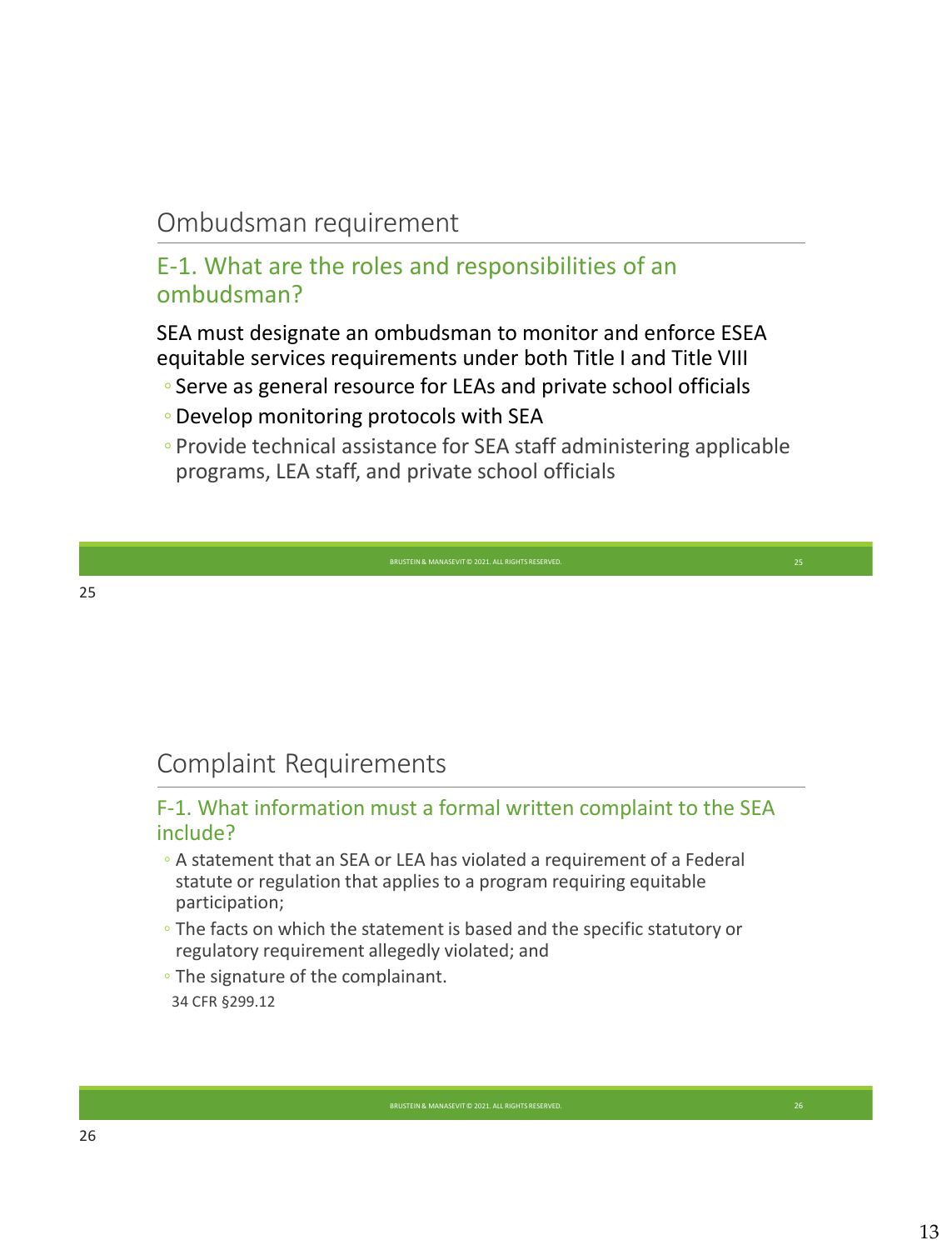### SEA Handling of Complaints

F-3. What options are available to private school officials if the SEA does not answer their complaint in a timely manner or if the SEA's response fails to resolve the problem?

- Private school officials may appeal to ED no later than 30 days following the SEA's resolution of the complaint (or its failure to resolve the complaint within 45 days).
- ED investigates and resolves the appeal no later than 90 days after receipt of the appeal. (ESEA section 8503)

F-4. May an SEA require a private school official to file a formal complaint with the LEA and await the LEA's resolution before filing a complaint with the SEA? ◦ Yes, but the 45-day limit still applies



# Individuals with Disabilities Education Act (IDEA)

Questions and Answers on Serving Children with Disabilities Placed by their Parents in Private Schools (April 2011): https://sites.ed.gov/idea/files/Private School QA April\_2011.pdf

BRUSTEIN & MANASEVIT © 2021. ALL RIGHTS RESERVED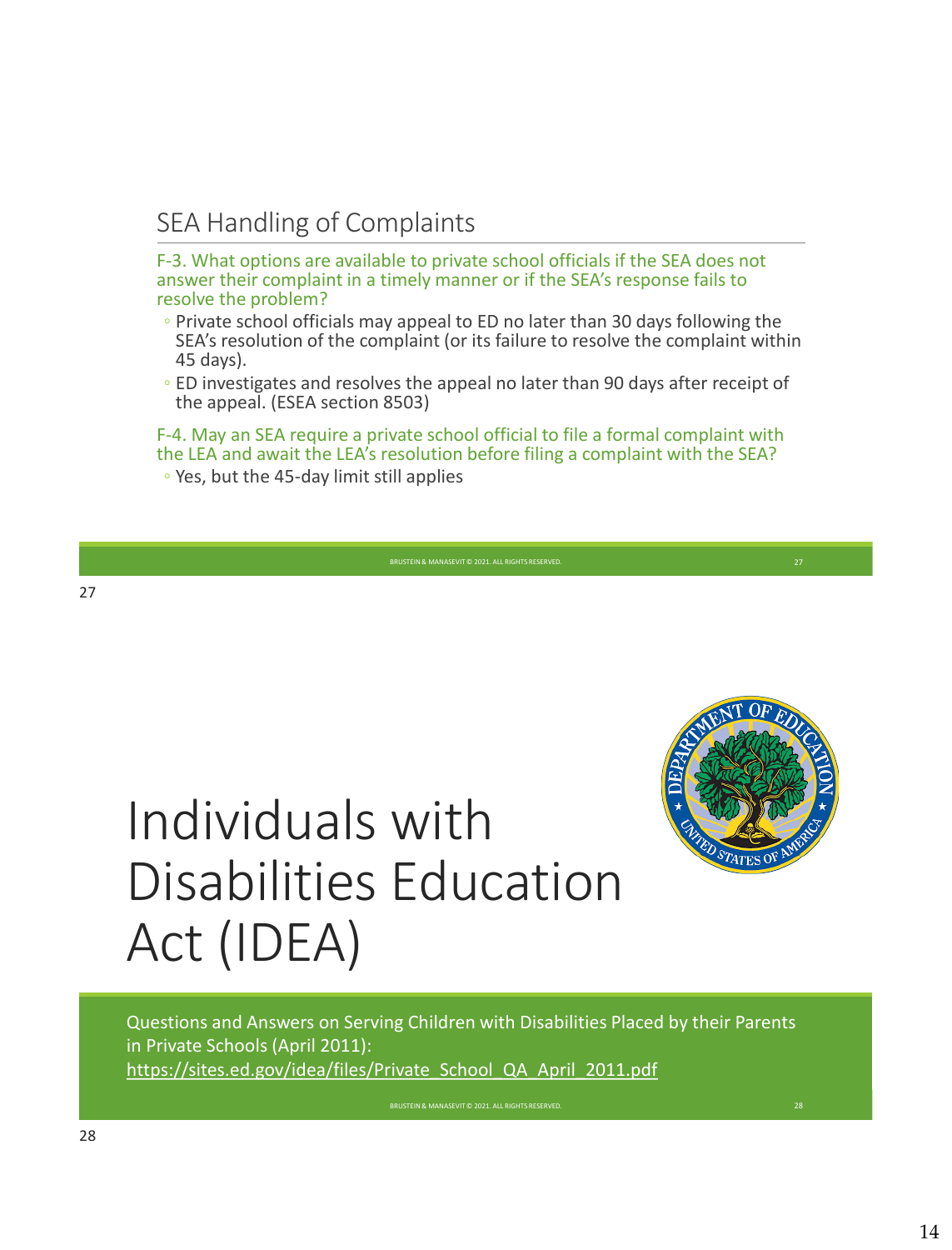### Equitable Services & Child Find

"Each LEA must locate, identify and evaluate *all* children with disabilities who are *enrolled by* their parents in non-public, including religious, elementary and secondary schools *located in* the school district served by the LEA." 34 CFR § 300.131(a)(2006)

 $\rightarrow$  LEA must identify all "parentally placed non-public school children" with disabilities

### Parentally-Placed Non-Public School Children w/Disabilities

#### • Who are these children?

- Voluntarily enrolled by their parents in non-public schools
- Not referred to non-public schools to receive FAPE
- Right to "equitable participation services" in IDEA, Part B ◦ NO individual right to services, not entitled to FAPE
- Must spend proportionate share of Part B subgrant funds on providing special education and related services
	- LEA makes final decisions on services type, how, where, by whom

BRUSTEIN & MANASEVIT © 2021. ALL RIGHTS RESERVED

◦ "Services Plan" vs. IEP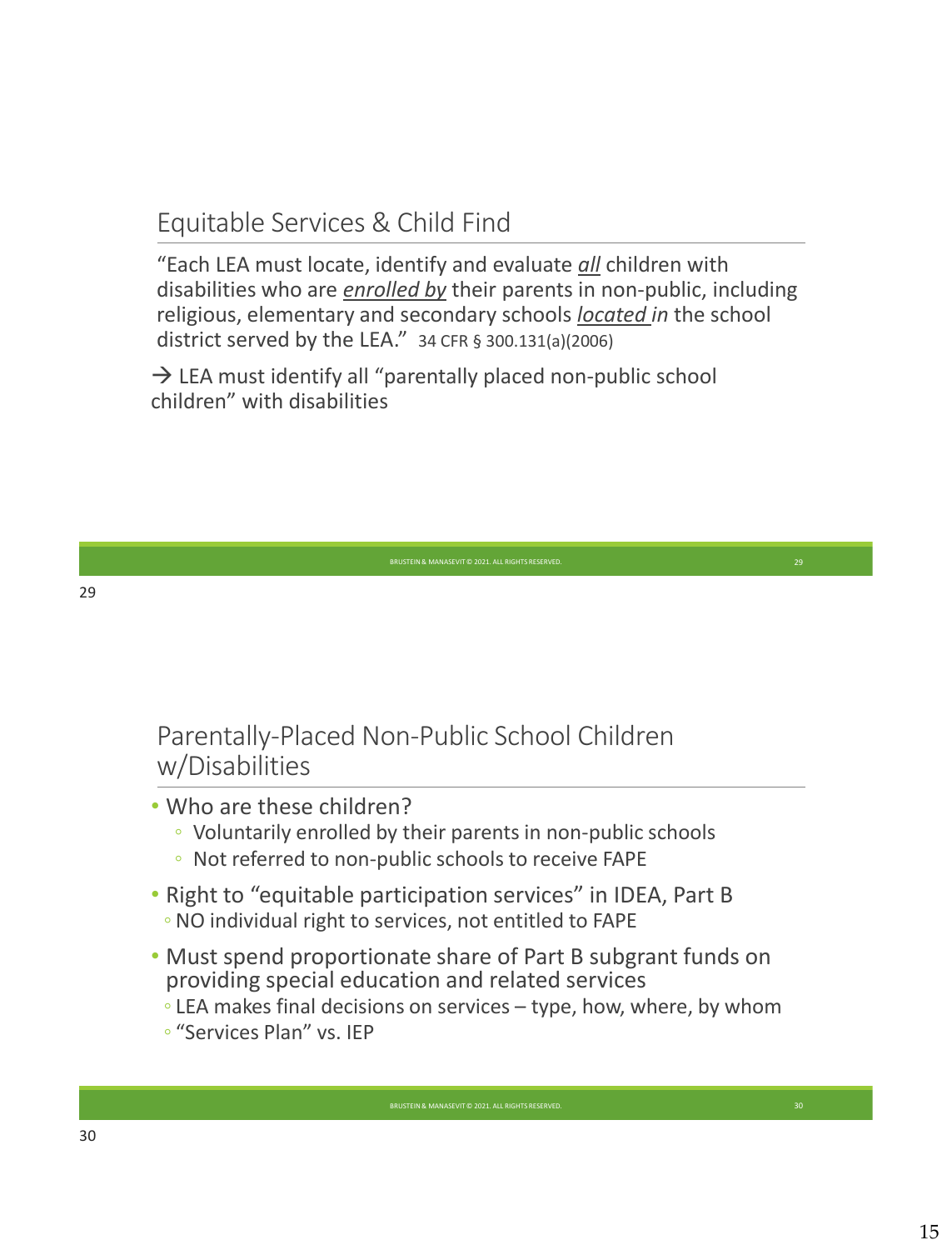

## IDEA Consultation Requirements

- "Timely and meaningful" consultation
- Who?
- Non-public school representatives and
- Representatives of parents of parentally-placed non-public school children with disabilities

| BRUSTEIN & MANASEVIT @ 2021. ALL RIGHTS RESERVED. |  |
|---------------------------------------------------|--|
|                                                   |  |

Required Consultation **Topics** 

#### Child find process

Proportionate share of Part B funds

• How calculated (Appendix B)

#### Consultation Process

• How will consultation operate throughout the year to ensure parentally-placed non-public school children with disabilities can meaningfully participate?

#### Provision of special education & related services

• How, where, and by whom; Types of services; How apportioned if funds insufficient for all and; How and when decisions will be made.

#### Written explanation of disagreement.

• How LEA will provide written explanation when LEA final decision on services disagrees with non-public school officials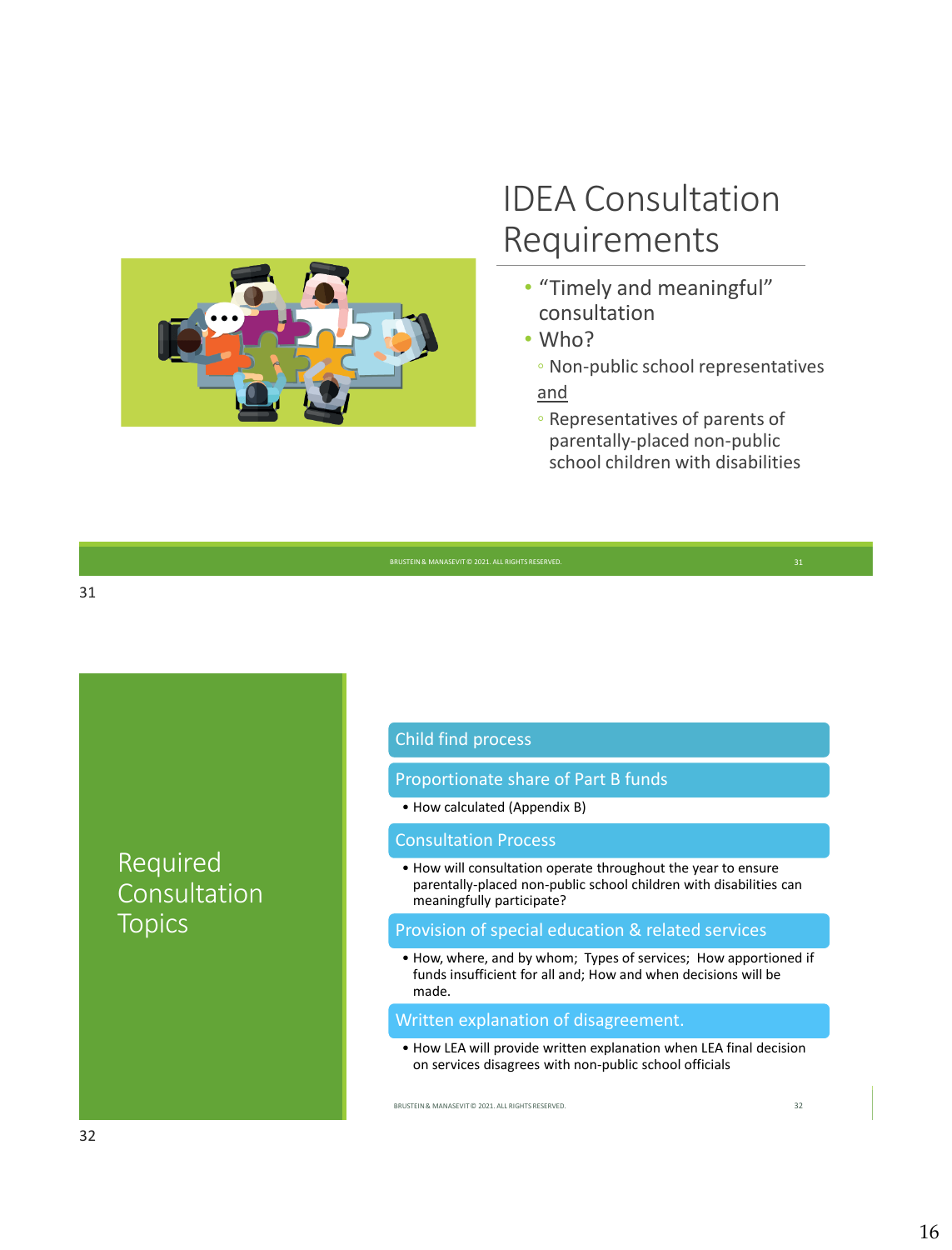## The Proportionate Share Set Aside

- LEA must calculate the proportionate share for parentally-placed non-public school children with disabilities before earmarking funds for any early intervening activities in § 300.226. (Appendix B to regulations)
- How are numbers of parentally-placed non-public school children with disabilities derived?
	- ➢**LEA** determines the number, after consultation requirements



### Calculate the Proportionate Share (cont.)



REMEMBER: Calculation based on students *eligible*, not just those participating.

 $34_{34}$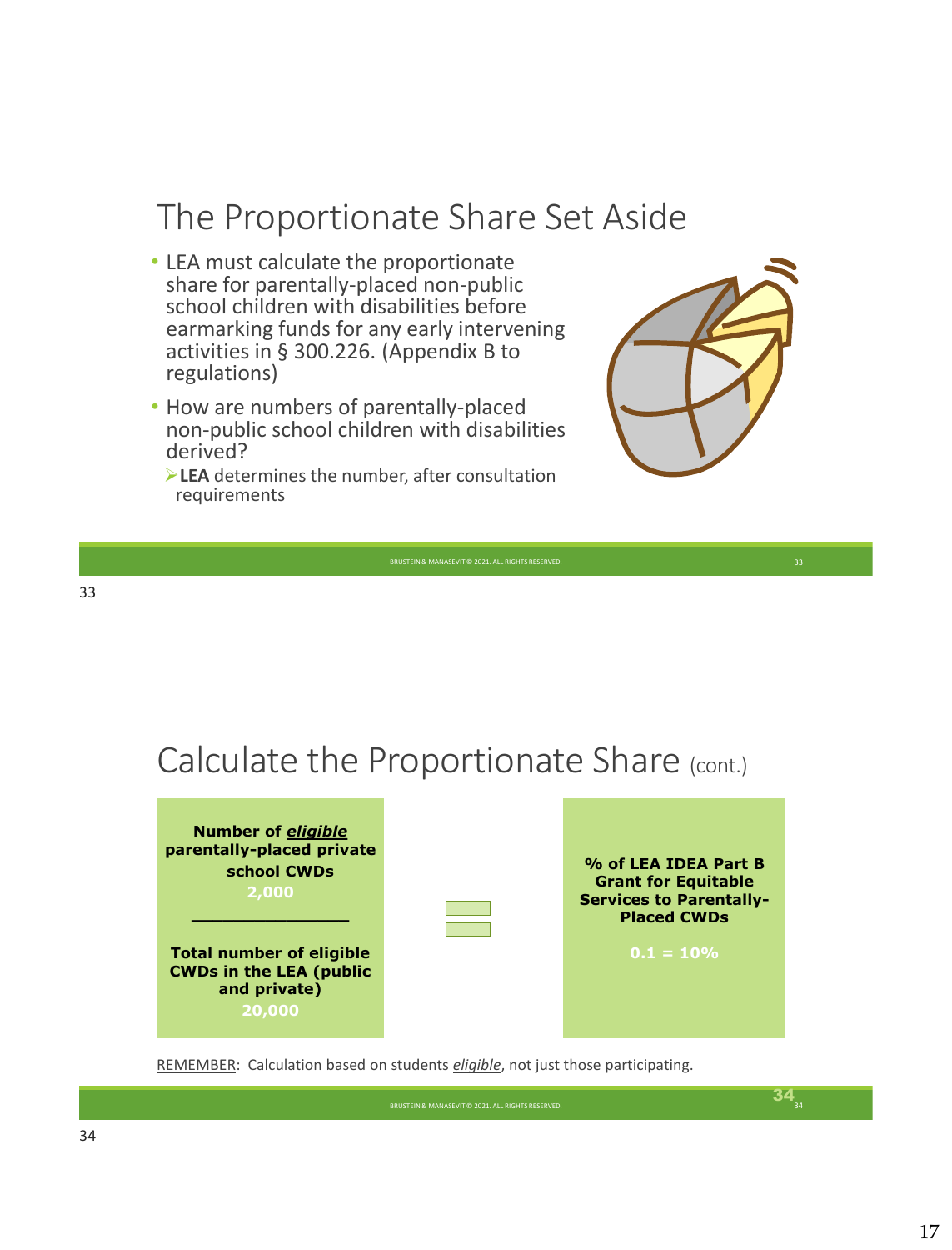### Carryover

- "…LEA must spend" the proportionate share
	- $\circ$  If LEA fails to spend entire proportionate share for the given year  $\rightarrow$  LEA must obligate remaining funds for equitable services for a carry-over period of one additional year.
- At end of carry-over year?
	- Assuming LEA is in compliance with Child Find, consultation, and other IDEA equitable services requirements  $\rightarrow$  LEA may use the unexpended funds to pay for other allowable Part B expenditures for that same LEA.

### Delivery and Provision of Services

- Requirement is to provide "special education and related services (including direct services)"
	- Not required to provide direct services exclusively
		- Possibilities: consultative services, equipment or materials for eligible parentally placed CWDs, training for non-public school teachers and other non-public school personnel

- No individual right to services
- Provided directly by LEA or through 3rd party
- May be on-site at non-public school, with safeguards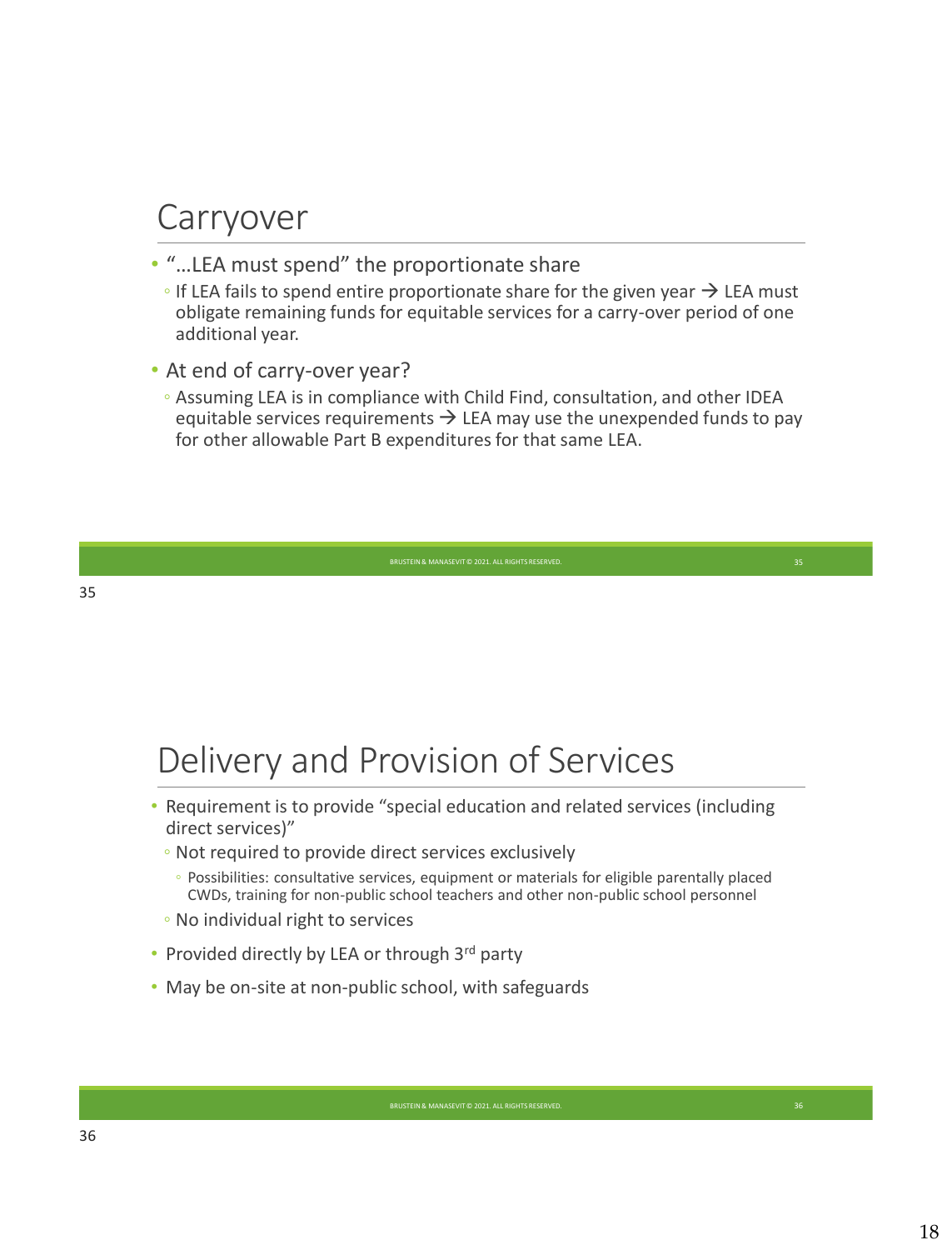### Services plan

- To the extent appropriate, must be developed, reviewed, and revised in accordance with the IEP requirements in 34 CFR §§ 300.321-324; 34 CFR §§ 300.132(b) and 300.138(b)
	- Review periodically and revise as necessary
	- Parent participation in review and development



# State complaint process

No induvial right to FAPE.

Under 34 CFR §300.136, a private school official has the right to complain to the SEA that the LEA did not engage in consultation that was meaningful and timely or did not give due consideration to the views of the private school official.

Parent may also file a state complaint that services plan is not being implemented. 34 CFR §300.140(c)

If the private school official is dissatisfied with the decision of the SEA, the official may submit a complaint to the Secretary providing the basis of the official's belief that the LEA did not comply with the consultation requirements, and the SEA must forward the appropriate documentation related to the complaint to the Secretary.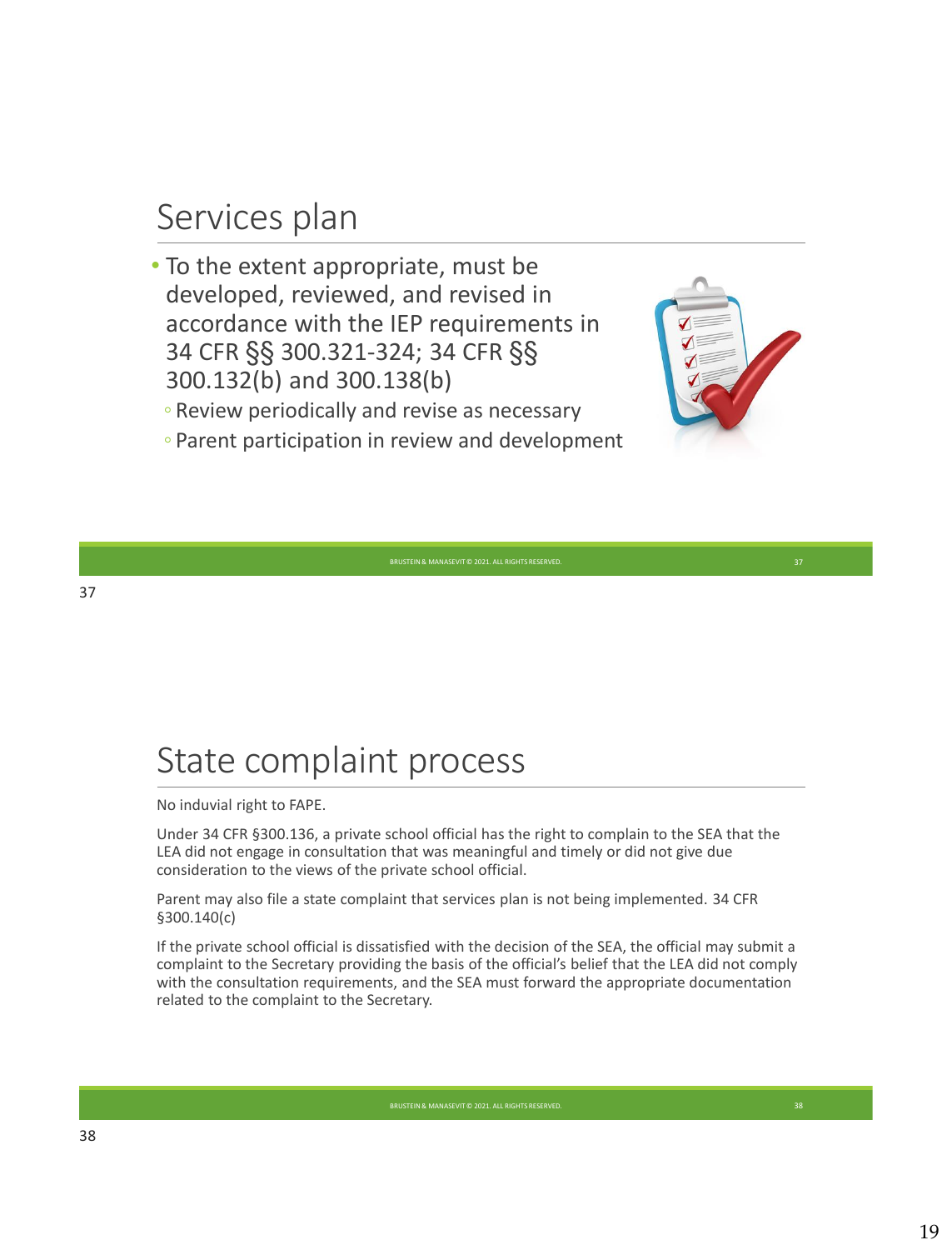

# CARES Act Equitable Services

Providing Equitable Services to Students and Teachers in Non-public Schools under the CARES Act Programs: https://oese.ed.gov/files/2020/10/Providing-Equitable-Servicesunder-the-CARES-Act-Programs-Update-10-9-2020.pdf



### CARES Act Equitable Services

Section 18005 provides for equitable services

- Applies to the Elementary and Secondary School Education Relief Fund (ESSER) and the Governors Emergency Education Relief Fund (GEER)
- Services should be provided to students and teachers in non-public schools "in the same manner as provided under Section 1117 of the ESEA"
	- Subject to consultation
- Funds must remain "under the control" of the public entity (LEA)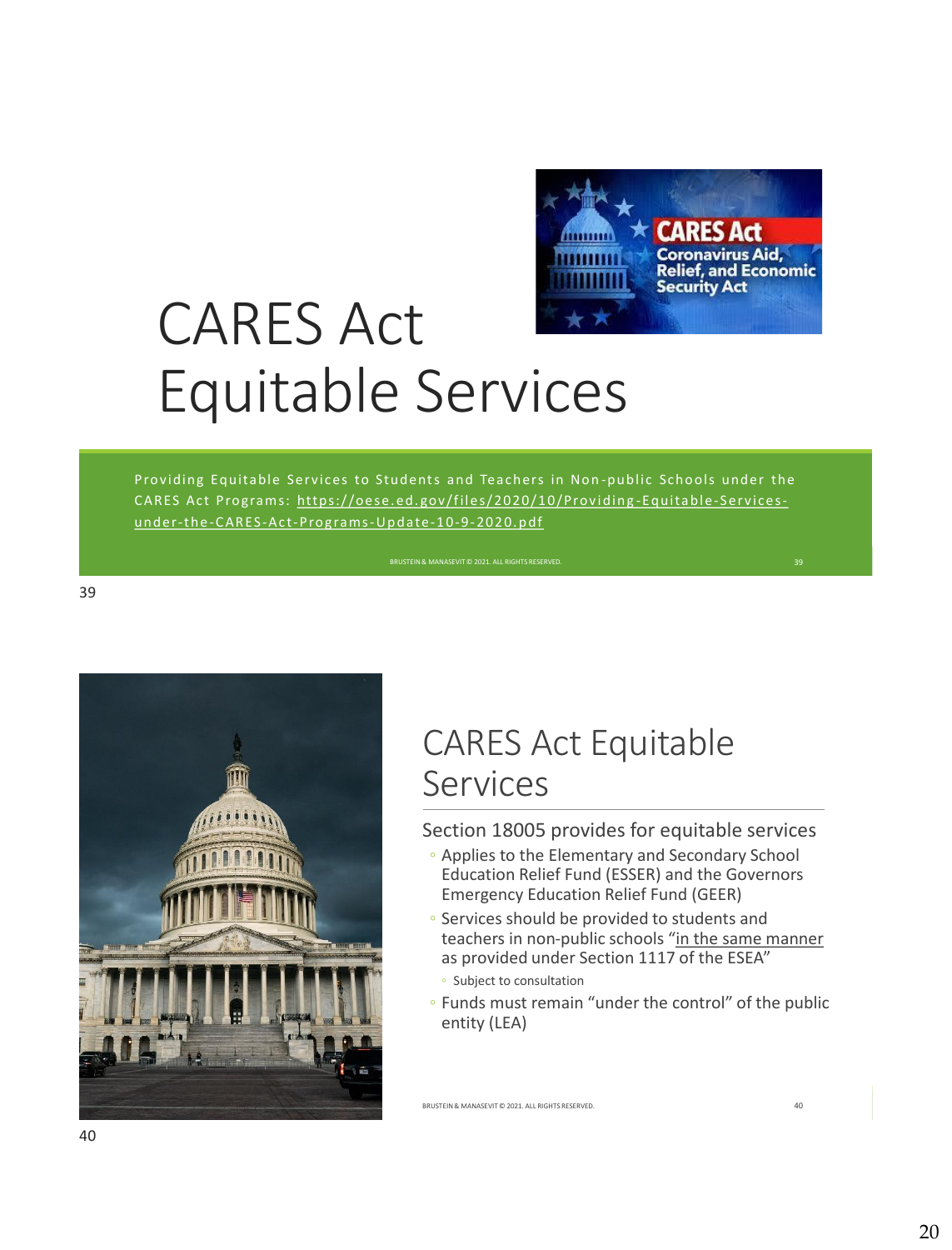### ED October 2020 Guidance

- Should calculate set-aside based on Title I percentage ◦ Can use 19-20 or 20-21
- 
- Once set-aside is calculated, should offer services to all private schools and students *located* in your district
- Can base individual private school portion on total enrollment of schools



## Which private schools are eligible to participate?

BRUSTEIN & MANASEVIT © 2021. ALL RIGHTS RESERVED

- Non-profit private schools
- In existence prior to March 13, 2020
- Located in the District
	- (October guidance)

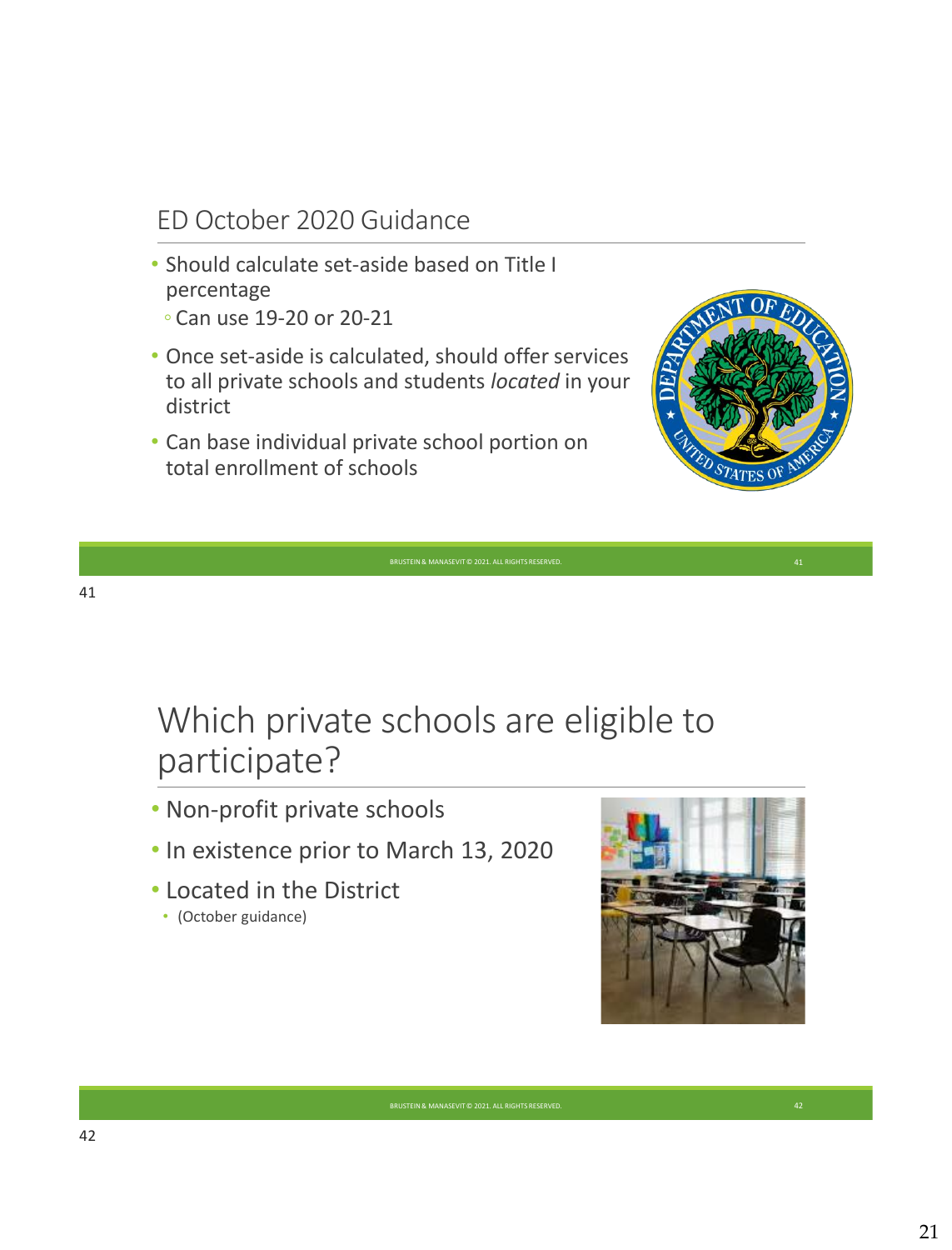## Must the equitable services funding be used for supplemental costs?

- No!
- E.g. May use funding to facilitate remote learning for students and teachers in private schools
	- Purchase laptops
	- Increase bandwidth
	- Provide improved cyber security or virtual classroom platform licenses
- But …
	- LEA must maintain title to the materials, equipment and property
	- LEA must administer the contract, materials, equipment and property
	- All services, materials and equipment must be secular

Can the LEA use CARES funds for repairs, renovation or remodeling in a private school? (E.g., creating outdoor classrooms)

- No. LEA must maintain title to any materials, equipment and property.
- 34 CFR 76.661(c)(2) applies to CARES Act funds requires equipment and supplies placed in a private school to be removable without remodeling.
- But nonpermanent improvements, easily removed may be allowable, such as setting up a screening area in a tent; temporary partitions to assist with social distancing; or hand sanitizing stations.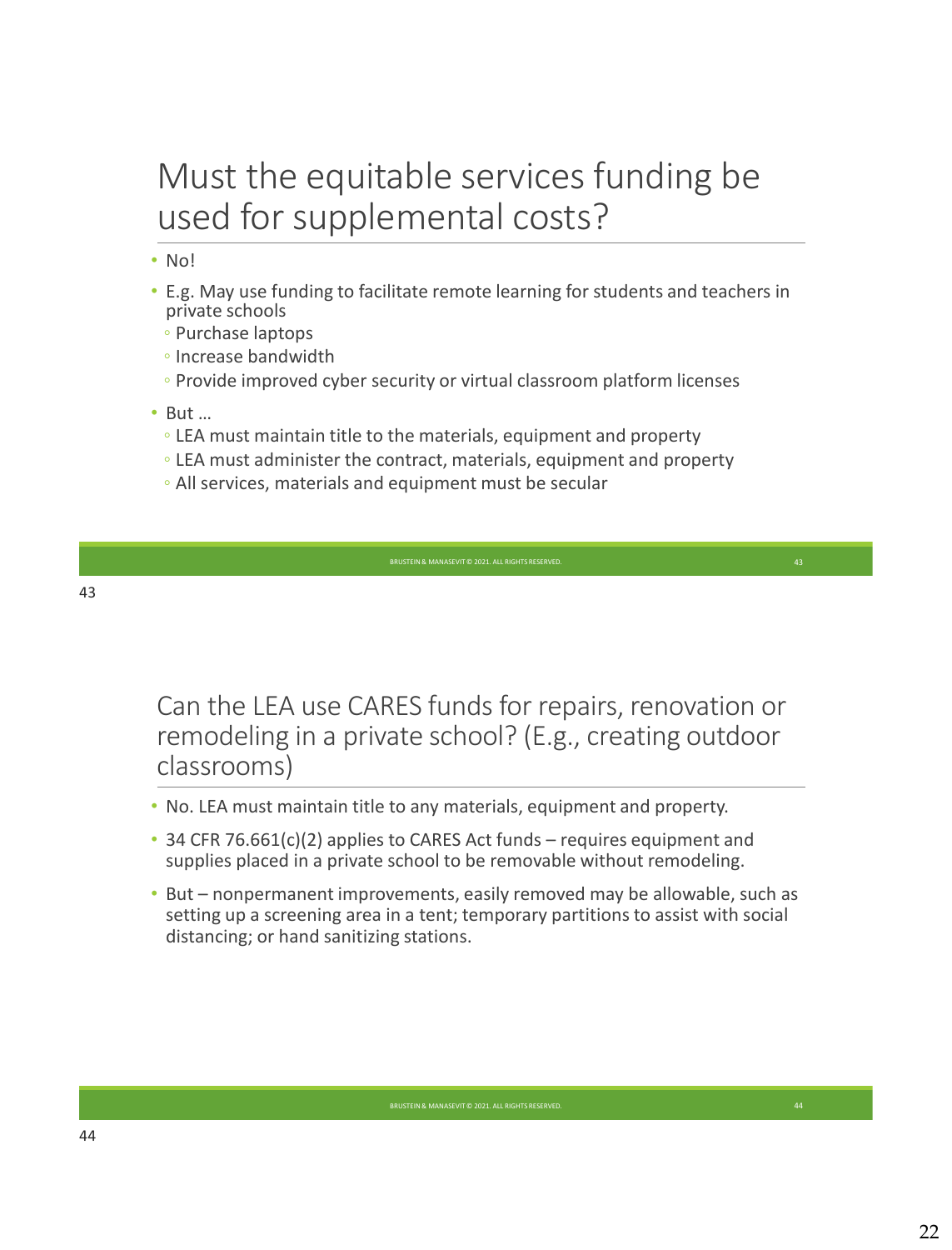How long may equipment and supplies purchased with CARES Act funds placed in a non-public school remain there?

- During the period of performance or until the equipment and supplies are no longer needed for the purposes of the CARES Act program
	- 76.661(b); 200.313(a)(1), (c)(1) and 200.314(a)
- Once no longer needed, the LEA may continue to use the equipment or supplies in the non-public school to the extent they are needed for other allowable purposes under another federal education program (ESEA, IDEA).

BRUSTEIN & MANASEVIT © 2021. ALL RIGHTS RESERVED